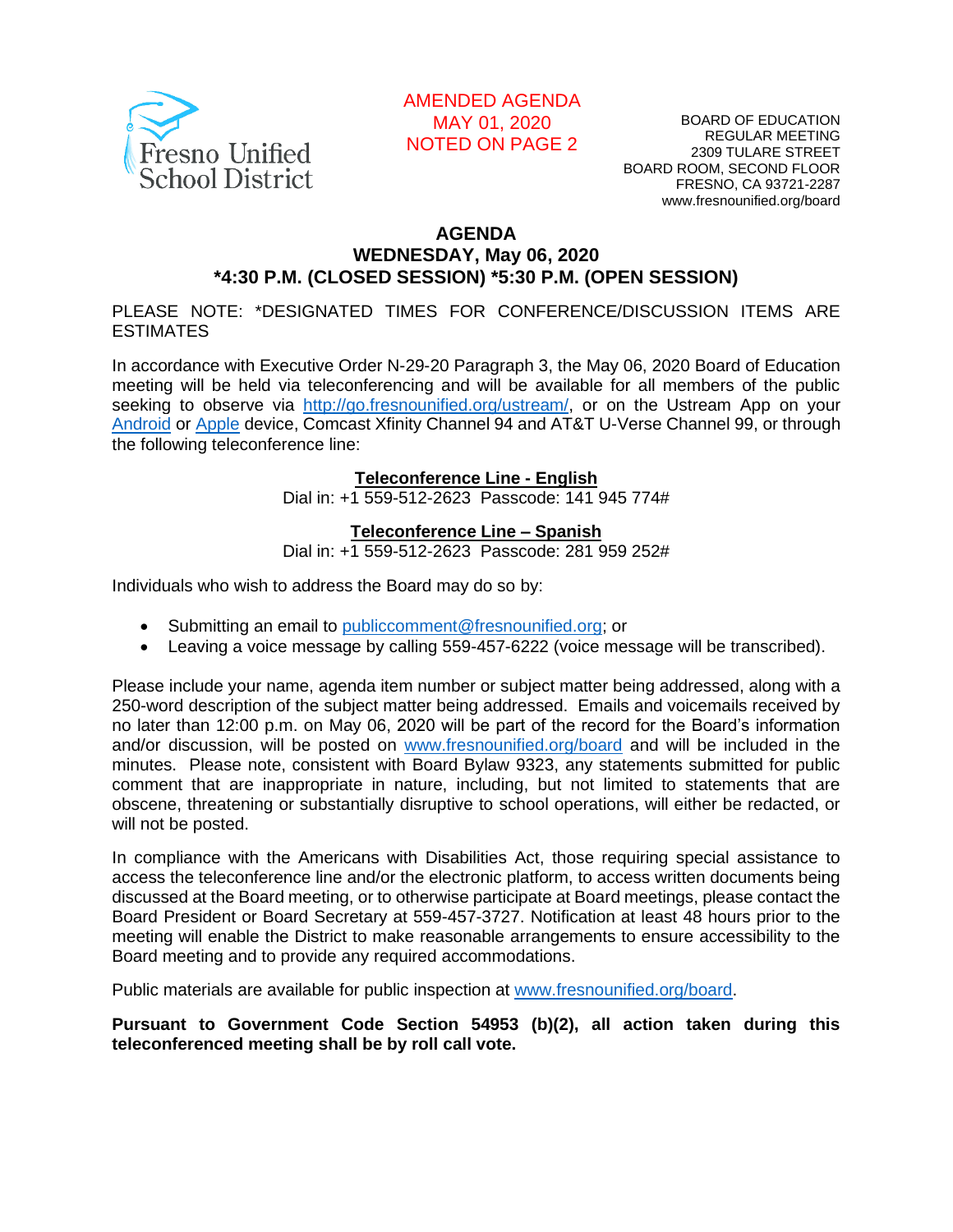**\*4:30 P.M**.

**CALL** Meeting to Order

**OPPORTUNITY** for Public Comment on Closed Session Agenda Items **RECESS** to Cabinet Room for Closed Session to discuss the following:

- 1. Student Expulsions pursuant to Education Code Section 35146.
- 2. Conference with Labor Negotiator (Government Code Section 54957.6); FUSD Negotiator(s): Paul Idsvoog; Employee Organizations(s): FTA, CSEA, Chapter 125, CSEA, Chapter 143, SEIU, Local 521, FASTA/SEIU, Local 521/CTW, CLC, Fresno Unified Building & Construction Trades/FTA; International Association of Machinists and Aerospace Workers (IAMAW), Unrepresented Employees: All Management, Confidential, and Supervisory Employees.
- 3. Public Employee Discipline/Dismissal/Release/Reassignment/Resignation.
- 4. Public Employment/Appointment (Government Code Section 54957). a. Principal
- 5. Conference with Legal Counsel Anticipated/Pending/Threatened Litigation (Government Code Section 54956.9(d)(2)).
	- a. Potential Case: One (1)
	- b. Lucinda Mccann v. Fresno Unified Workers' Compensation Fresno Unified Case No. 2016-0258
- 6. Conference with Legal Counsel Existing Litigation (Government Code Section 54956.9 (d)(1)).
	- a. Risk Management Litigation Report

## **\*5:30 P.M., RECONVENE** and report action taken during Closed Session, if any.

# **HEAR Report from Superintendent**

## **BOARD/SUPERINTENDENT COMMUNICATION**

## **OPPORTUNITY for Public Comment on Consent Agenda Items**

**ALL CONSENT AGENDA** items are considered routine by the Board of Education and will be enacted by one motion. There will be no separate discussion of items unless a Board member so requests, in which event, the item(s) will be considered following approval of the Consent Agenda.

# **A. CONSENT AGENDA**

## **A-1, APPROVE Personnel List**

Included in the Board binders is the Personnel List, Appendix A, as submitted. The Superintendent recommends approval. Contact person: Paul Idsvoog, telephone 457-3548.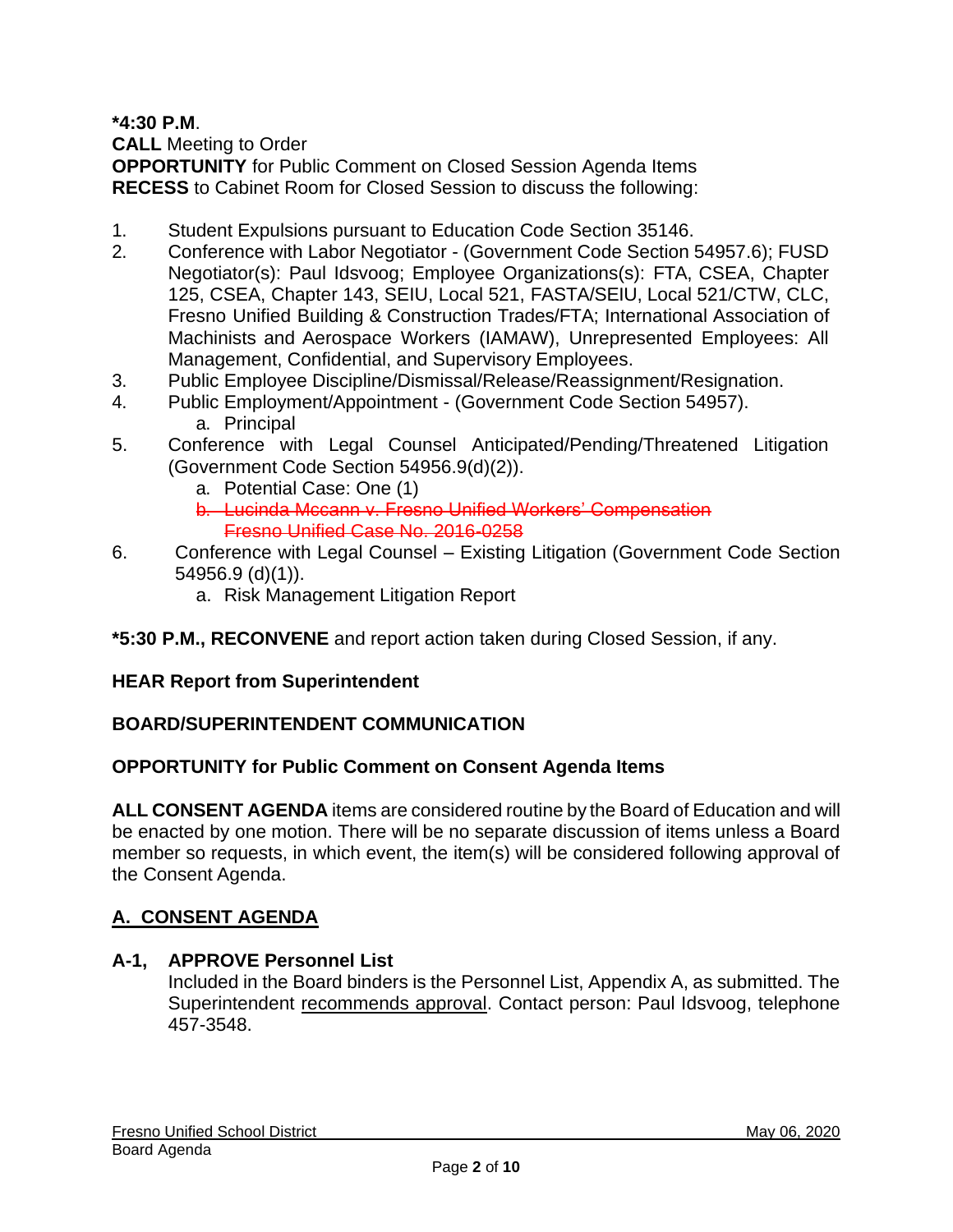## **A-2, APPROVE Minutes from Prior Meetings**

Included in the Board binders are the draft minutes for the April 01, 2020 Regular Board Meeting. The Superintendent recommends approval. Contact person: Robert G. Nelson, telephone 457-3884.

### **A-3, ADOPT Resolution Proclaiming May 04 – 08, 2020 as Teacher/Substitute Teacher Appreciation Week**

Included in the Board binders is a resolution proclaiming May 04 – 08, 2020 as Teacher/ Substitute Teacher Appreciation Week. Fresno Unified teachers and substitute teachers work collaboratively with the Board of Education, Superintendent, administrators and staff in support of the district's goals and core beliefs in increasing student achievement and preparing career ready graduates. The Superintendent recommends adoption. Fiscal impact: There is no fiscal impact to the district at this time. Contact person: Paul Idsvoog, telephone 457- 3548.

- **A-4, ADOPT Resolution Proclaiming May 06, 2020 as National School Nurse Day** Included in the Board binders is a Proclamation declaring May 6, 2020 as National School Nurse Day. National School Nurse Day is a time to celebrate the nursing profession and the specialty of school nursing. The Superintendent recommends adoption. Fiscal impact: There is no fiscal impact to the district at this time. Contact person: Kim Mecum, telephone 457-3731.
- **A-5, ADOPT Resolution 19-39, to Certify Measure M Bond Election and Designate Existing Citizens' Bond Oversight Committee to Act as Such for Measure M** Included in the Board binders and recommended for adoption is Resolution 19-39, certifying the results of the March 3, 2020 Measure M Bond Election to the Fresno County Board of Supervisors in accordance with Education Code section 15274. Measure M was approved by 60% of the voters and has been certified by the Fresno County Clerk. Resolution 19-39 designates the existing Citizens' Bond Oversight Committee (CBOC) to serve as the oversight body for Measure M. The Superintendent recommends adoption. Fiscal impact: There is no fiscal impact to the district at this time. Contact person: Karin Temple, telephone 457-3134.

## **A-6, APPROVE Carl D. Perkins Applications for Funding**

Included in the Board binders are copies of the 2020/21 Carl D. Perkins Applications for Funding. There are two separate applications, one each for the secondary and postsecondary (Adult School) Career Technical Education (CTE) programs. The Superintendent recommends approval. Fiscal impact: The estimated funding level for the 2020/21 school year for secondary is \$1,084,387 and \$122,636 for post-secondary. Contact person: Kim Mecum, telephone 457- 3731.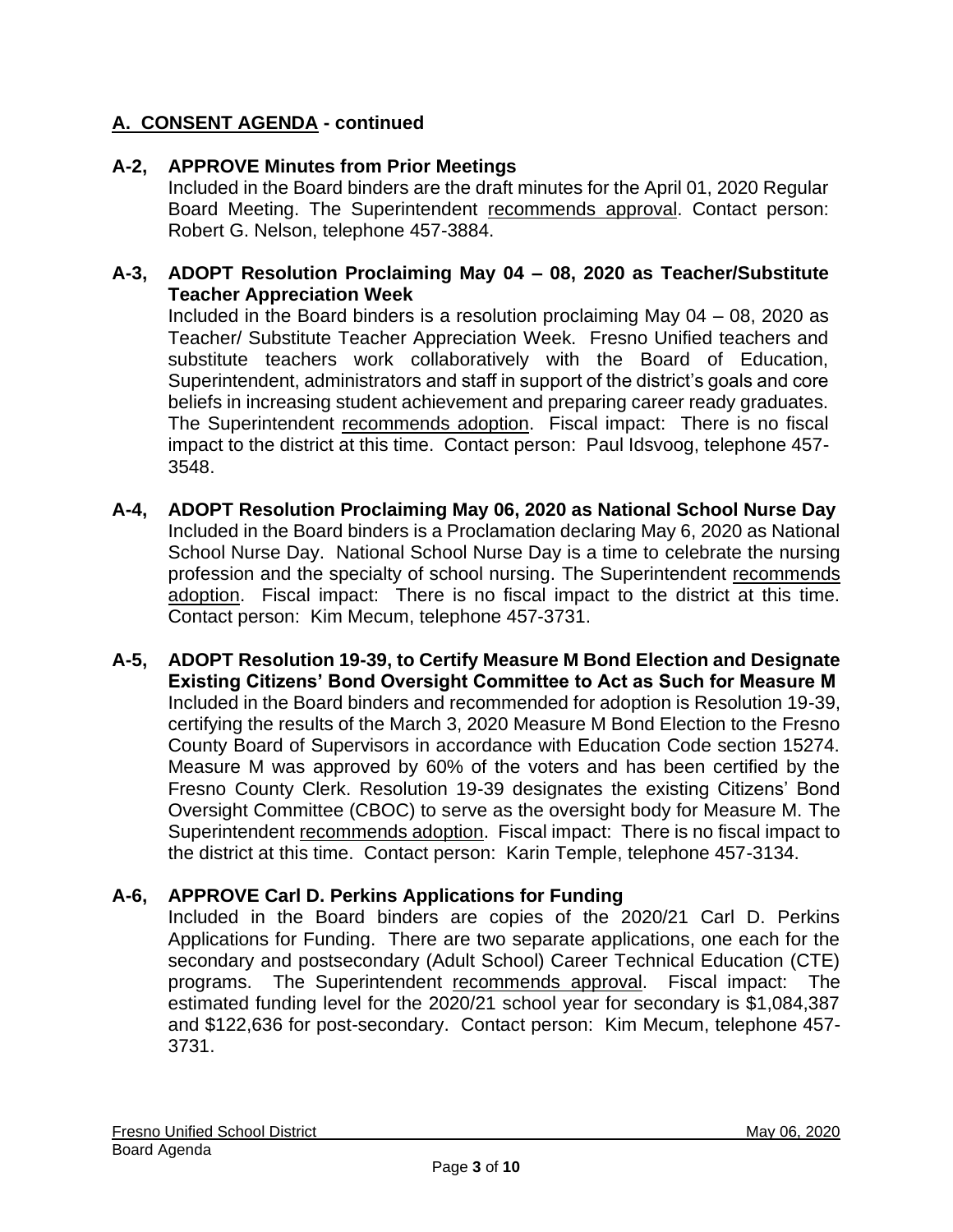### **A-7, APPROVE Contract with Education Elements to Support Personalized Learning Initiative Wave 3 Partner Schools for the Design/Rollout of Personalized, Blended Learning**

It is recommended that the Board approve the Education Elements contract for the design/rollout of personalized, blended learning. The Master Services Agreement and statement of work template for Partner schools are included in the board binders. The three-year process for Wave 3 Partner schools begins this spring. This contract process was adjusted to account for virtual collaboration during COVID-19 school closures. The costs for each Partner school over a three-year period is \$19,600 with learn-alongside contributions from Information Technology and Curriculum and Instruction during this time. The estimated cost for Fiscal Year (FY) 2019/20 including Information Technology contributions is \$85,000. The Superintendent recommends approval. Fiscal impact: The budget for this contract will come from Fiscal Year 2019/20 School Plan for Student Achievement (SPSA) funds and from Information Technology funds. Contact person: Kurt Madden, telephone 457-3868.

### **A-8, APPROVE Contracts with TCG Advisors and Foundation 99**

Included in the Board binders are contracts with TCG Advisors and Foundation 99 [a 501(c)(3) public charity] to improve economic stability for employees and residents of the Fresno Unified School District diverse local community. The \$75,000 request to implement a Financial Wellness program will provide training in financial literacy and planning to school leaders, staff, and parents/families. The Superintendent recommends approval. Fiscal impact: Staff requests up to \$75,000 from the Unrestricted General Fund to move forward with financial wellness services. Contact person: Ruth F. Quinto, telephone 457-6226.

### **A-9, APPROVE Internal Audit and Fraud Investigation Services Contract with Price Paige & Company**

Included in the Board binders is an independent contractor agreement with Price Paige & Company for Internal Audit and Fraud Investigation Services for the period of July 01, 2020 to June 30, 2023, resulting from Request for Qualifications (RFQ) 20-23. The Fresno Unified School District Audit Committee unanimously approved a recommendation to the Board of Education that Price Paige & Company be awarded the Internal Audit and Fraud Investigative Services contract. The Superintendent recommends approval. Fiscal impact: Sufficient funds in an annual amount of \$120,000 have been budgeted and are available in the Unrestricted General Fund. Contact person: Ruth F. Quinto, telephone 457-6226.

### **A-10, APPROVE Award of Bid 20-32, Playground Wood Chips for Elementary Schools**

Included in the Board binders is information on Bid 20-32, to establish fixed pricing for the purchase of wood chips for areas around playground structures at district elementary schools.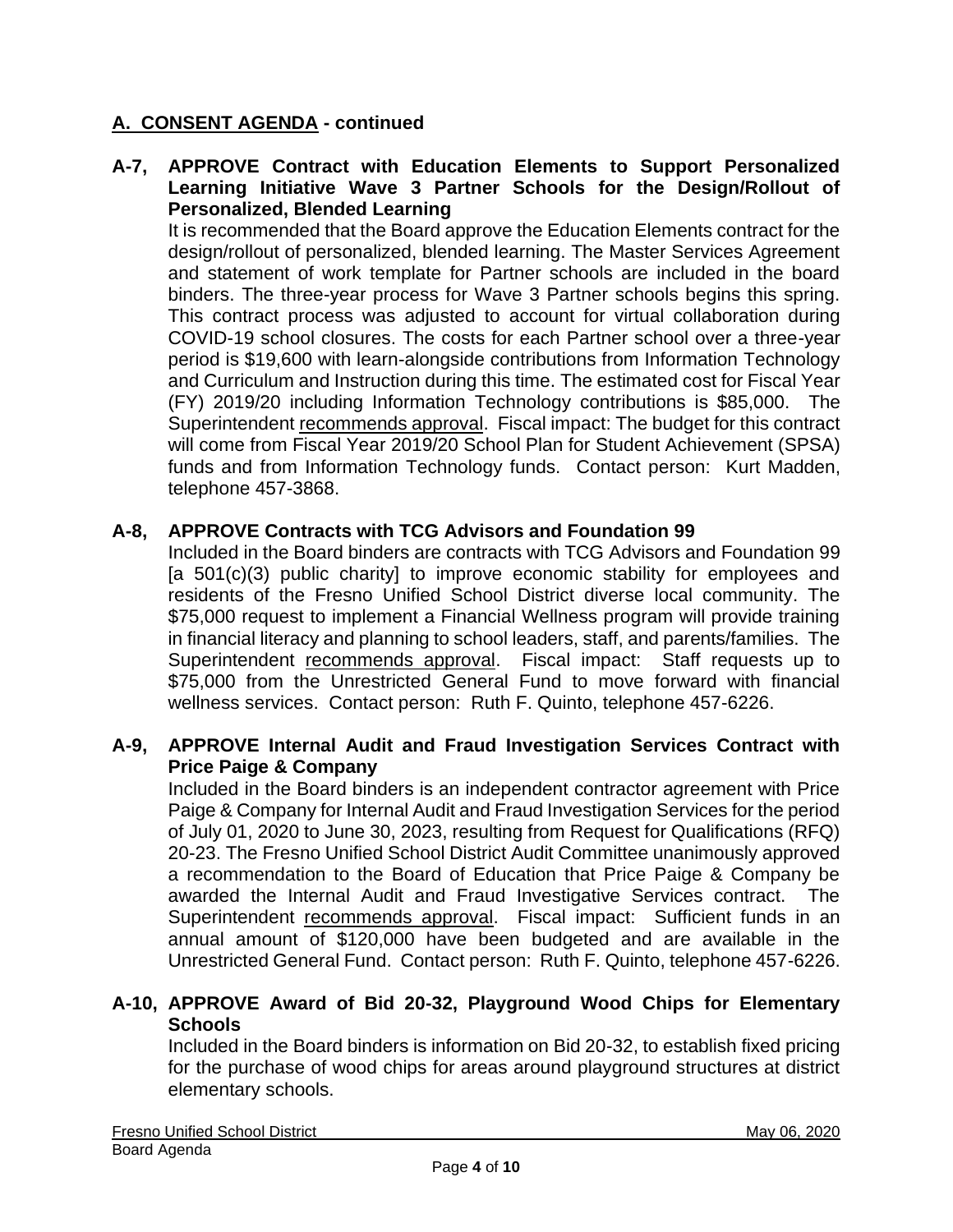The agreement is for a one-year term with option to extend for two additional oneyear periods. Staff recommends award to the lowest responsive, responsible bidder: My Bark Co. Inc. (Linden, California) \$110,921 (estimated). The Superintendent recommends approval. Fiscal impact: Funding is available in the Maintenance and Operations budget. Contact person: Karin Temple, telephone 457-3134.

### **A-11, APPROVE Award of Bid 20-34 Sections A and B, Multipurpose Building HVAC Upgrades for Gibson, Holland, Manchester, Powers-Ginsburg Elementary Schools, and Baird Middle School; and Reject Award of Base Bid for Ericson Elementary School**

Included in the Board binders is information on Bid 20-34 Sections A and B, to provide air conditioning to the multipurpose buildings (cafeterias) at Ericson, Gibson, Holland, Manchester, Powers-Ginsburg Elementary Schools and Baird Middle School. Board approval will also reject all bids for the Ericson HVAC project. This work is recommended to be included in a new project to completely replace the Ericson cafeteria, prioritized by the Board for Measure M expenditure and not contemplated at the time the multi-school HVAC project was initiated. Staff recommends award of Section A (excluding Ericson) and Section B to the lowest responsive, responsible bidders: Section A (Gibson, Holland, Manchester): Strategic Mechanical, Inc. (Fresno, CA) \$1,767,650; Section B (Baird, Powers-Ginsburg): Smith Mechanical-Electrical-Plumbing (Santa Maria, CA) \$1,269,427. The Superintendent recommends approval. Fiscal impact: \$3,037,077 is available in the Measure X Fund. Contact person: Karin Temple, telephone 457-3134.

### **A-12, APPROVE Award of Bid 20-41, Scandinavian Middle School Gymnasium Make-Up Air Units Replacement**

Included in the Board binders is information on Bid 20-41, to replace heating and cooling units that serve the gymnasium and exercise room for Scandinavian Middle School. The project will furnish and install three new make-up air units to provide a more comfortable environment and increase energy efficiency. The existing units were installed in 1992 and require replacement due to age, condition, repair history and difficulty in locating replacement parts. Staff recommends award to the lowest responsive, responsible bidder: Strategic Mechanical, Inc. (Fresno, California) \$715,000. The Superintendent recommends approval. Fiscal impact: \$715,000 is available in the Measure Q Fund – Deferred Maintenance. Contact person: Karin Temple, telephone 457-3134.

### **A-13, APPROVE Award of Bid 20-43 Sections A, B and C, Playground Equipment Installation for Various Elementary Schools**

Included in the Board binders is information on Bid 20-43 Sections A, B and C, for installation of primary-level playground equipment, including shade, at Birney, Figarden, Gibson, Heaton, King, Kratt, and Robinson Elementary Schools.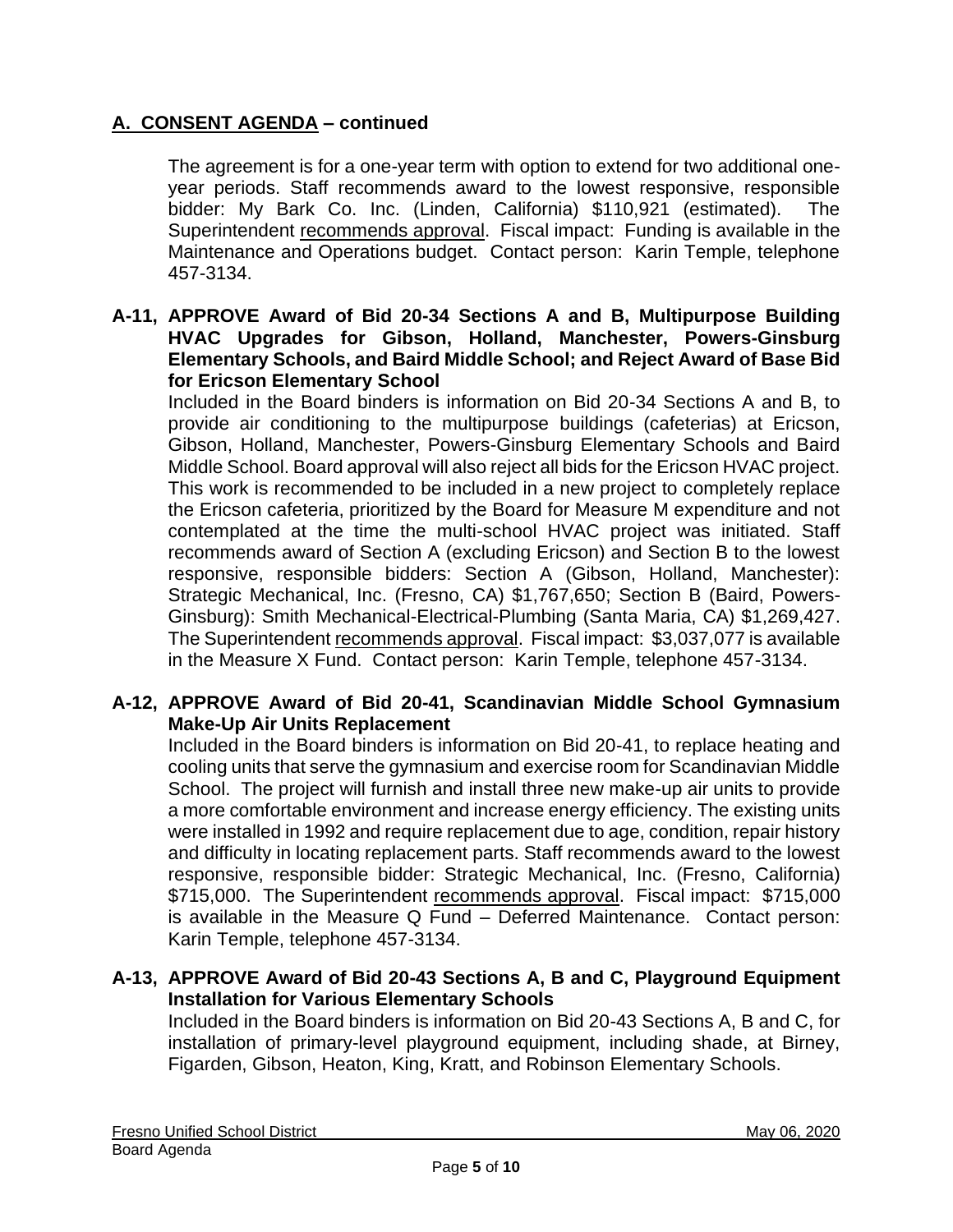These schools were identified based on assessment of greatest need. The total cost of the playground project (equipment and installation) is \$590,029. The district purchased playground structures for \$374,950 utilizing a Board approved piggyback contract to mitigate long lead times; only the bids for installation are recommended for approval. Staff recommends award to the lowest responsive, responsible bidder: Sections A, B, and C: King Khan Drilling & Construction, Inc. (Clovis, California) \$215,079. The Superintendent recommends approval. Fiscal impact: \$215,079 is available in the Measure X Fund. The total Measure X project construction cost, including the district purchased playground equipment, is \$590,029. Contact person: Karin Temple, telephone 457-3134.

### **A-14, APPROVE Award of Request for Qualifications 20-45, Case Management Services**

Included in the Board binders is information on Request for Qualifications (RFQ) 20-45, qualifying organizations to provide intensive case management services to students and parents selected for the African American Academic Acceleration Initiative (A4) Summer School and other A4 initiatives. The services are on an as needed basis and do not obligate the district financially. These organizations will support the program focus of increasing academic achievement of African American students who are behind two or more grade levels, via family outreach utilizing prequalified organizations to provide case management for targeted families.: Cultural Brokers (Fresno, California), CenCal Impact Mentoring (Fresno, California), Fresno EOC (Fresno, California). The Superintendent recommends approval. Fiscal impact: Funding will be established on a case by case basis using the A4 general FY20 budget and the Low Performing Student Block Grant for FY21. Contact person: Wendy McCulley, telephone 457-3749.

### **A-15, APPROVE the 2020/2021 Annual Membership Dues with the Council of the Great City Schools**

It is recommended that the Board approve the 2020/21 annual membership dues with the Council of the Great City Schools (CGCS). CGCS is the only national organization exclusively representing the need of the urban public schools. Its mission is to promote the cause of urban schools and to advocate for inner-city students through legislation and research. The organization also provides a network for school districts sharing common problems to exchange information, and to collectively address new challenges as they emerge in order to deliver the best possible education for urban youth. The Superintendent recommends approval. Fiscal impact: Sufficient funds of \$46,150 are available in the 2020/21 Board Office budget. Contact person: David Chavez, telephone 457-3566.

## **A-16, RATIFY Agreement with Marsh & McLennan Agency**

Included in the Board binders is an agreement with the Marsh McLennan Agency for insurance consulting and brokerage services related to the Liability and Workers' Compensation Internal Service Funds.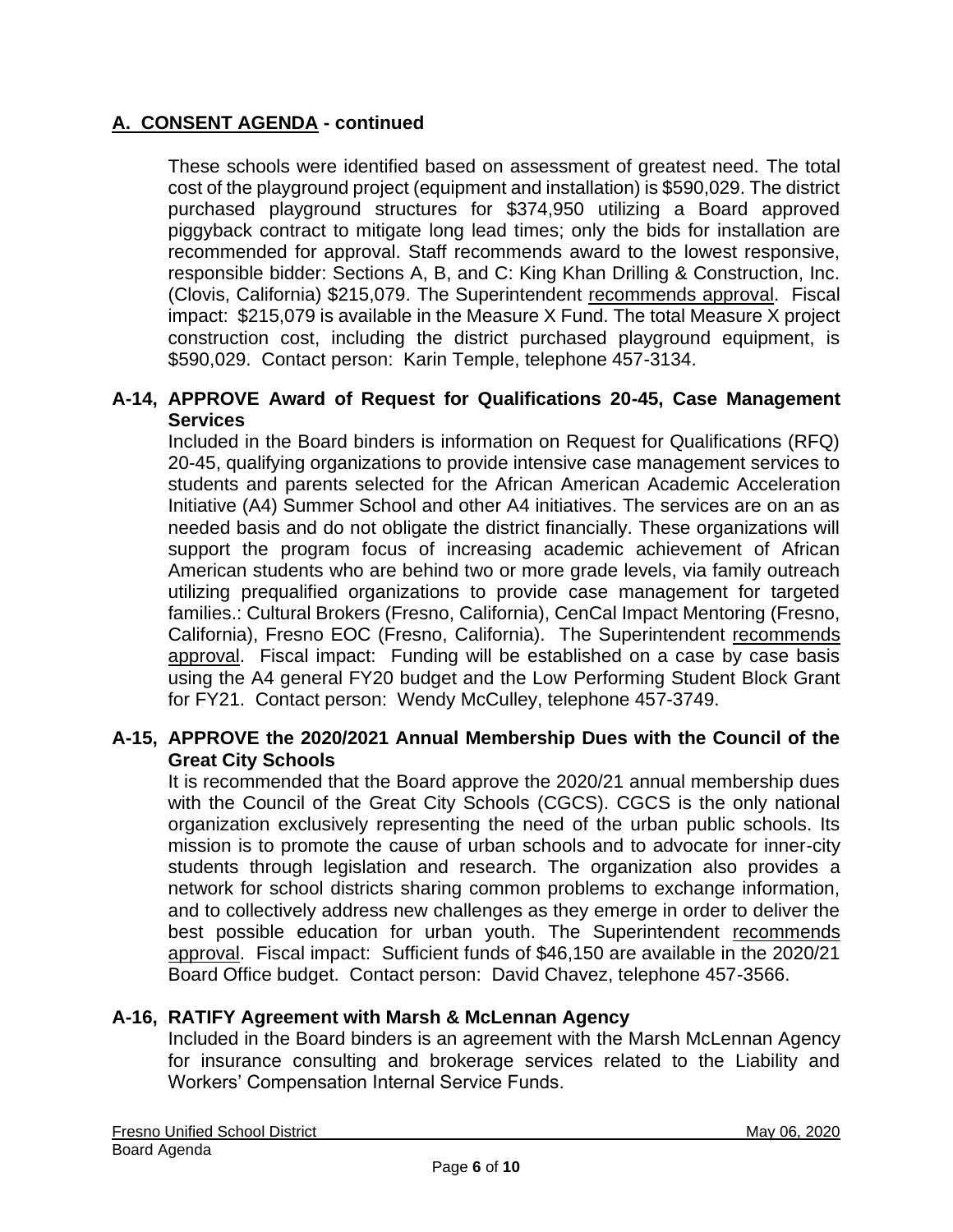The agreement will extend from April 01, 2020 through March 31, 2021. The Superintendent recommends ratification. Fiscal impact: Sufficient funds of \$168,000 are available in the district's Liability and Workers' Compensation Internal Service Funds. Contact person: Ruth F. Quinto, telephone 457-6226.

### **A-17, RATIFY Change Orders for the Projects Listed Below**

Included in the Board binders is information on Change Orders for the following projects:

- Bid 19-10, McLane High School Construction of New Aquatic Center Change Order 3 presented for ratification: \$393,339
- Bid 19-41, Wawona K-8 School Classroom and Restroom Additions Change Order 5 presented for ratification: \$104,527
- Bid 19-50 Sections A and B, Portable Classroom Relocation and Infrastructure for Ewing, Kirk, Phoenix Elementary, Sunset, Vang Pao and Wilson Elementary Schools Change Order 2 presented for ratification (Ewing): \$25,867 Change Order 1 presented for ratification (Wilson): \$4,248
- Bid 20-10, Cambridge High School Student Services and Administration Office Improvements Change Order 1 presented for ratification: \$16,488

The Superintendent recommends ratification. Fiscal impact: \$544,469 is available in the Measure X fund. Contact person: Karin Temple, telephone 457-3134.

## **A-18, RATIFY Purchase Orders from February 1, 2020 through February 29, 2020 – Primary Report**

Included in the Board binders is information on purchase orders issued from February 01, 2020 through February 29, 2020. Two agenda items are presented to ratify purchase orders. The first item includes the Primary Report with all purchase orders issued during the reported dates with the exception of those that may present a potential conflict of interest for an individual Board member. All remaining purchase orders are in the Supplemental Report and presented as a second agenda item. The Superintendent recommends ratification. Fiscal impact: Funding is noted on the attached pages. Contact person: Karin Temple, telephone 457-3134.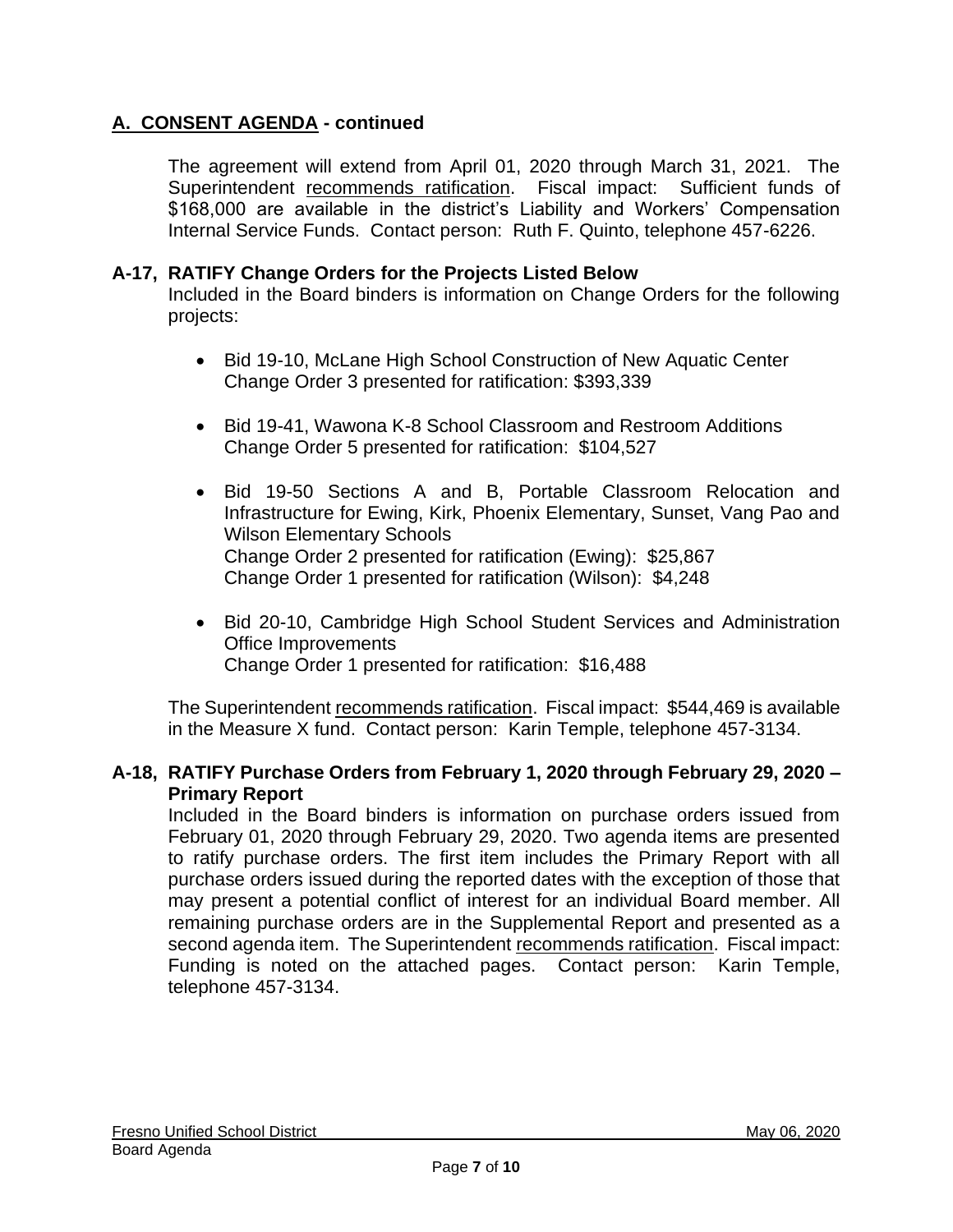### **A-19, RATIFY Purchase Orders from February 1, 2020 through February 29, 2020 – Supplemental Report**

Included in the Board binders is information on purchase orders issued from February 01, 2020 through February 29, 2020. Two agenda items are presented to ratify purchase orders. The first item includes the Primary Report with all purchase orders issued during the reported dates with the exception of those that may present a potential conflict of interest for an individual Board member. All remaining purchase orders are in the Supplemental Report and presented as a second agenda item. The Superintendent recommends ratification. Fiscal impact: Funding is noted on the attached pages. Contact person: Karin Temple, telephone 457-3134.

### **END OF CONSENT AGENDA (ROLL CALL VOTE)**

## **UNSCHEDULED ORAL COMMUNICATIONS**

In accordance with Executive Order N-29-20 Paragraph 3, the May 06, 2020 Board of Education meeting will be held via teleconferencing. Individuals who wish to address the Board may do so by:

- Submitting an email to [publiccomment@fresnounified.org;](mailto:publiccomment@fresnounified.org) or
- Leaving a voice message by calling 559-457-6222 (voice message will be transcribed).

Please include your name, agenda item number or subject matter being addressed, along with a 250-word description of the subject matter being addressed. Emails and voicemails received by no later than 12:00 p.m. on May 06, 2020 will be part of the record for the Board's information and/or discussion, will be posted on [www.fresnounified.org/board](http://www.fresnounified.org/board) and will be included in the minutes. Please note that consistent with Board Bylaw 9323, any statements submitted for public comment that are inappropriate in nature, including, but not limited to statements that are obscene, threatening or substantially disruptive to school operations, will either be redacted, or will not be posted.

Members of the public with questions on school district issues may submit them in writing. The Board will automatically refer to the Superintendent any formal requests that are brought before them at this time. The appropriate staff member will furnish answers to questions.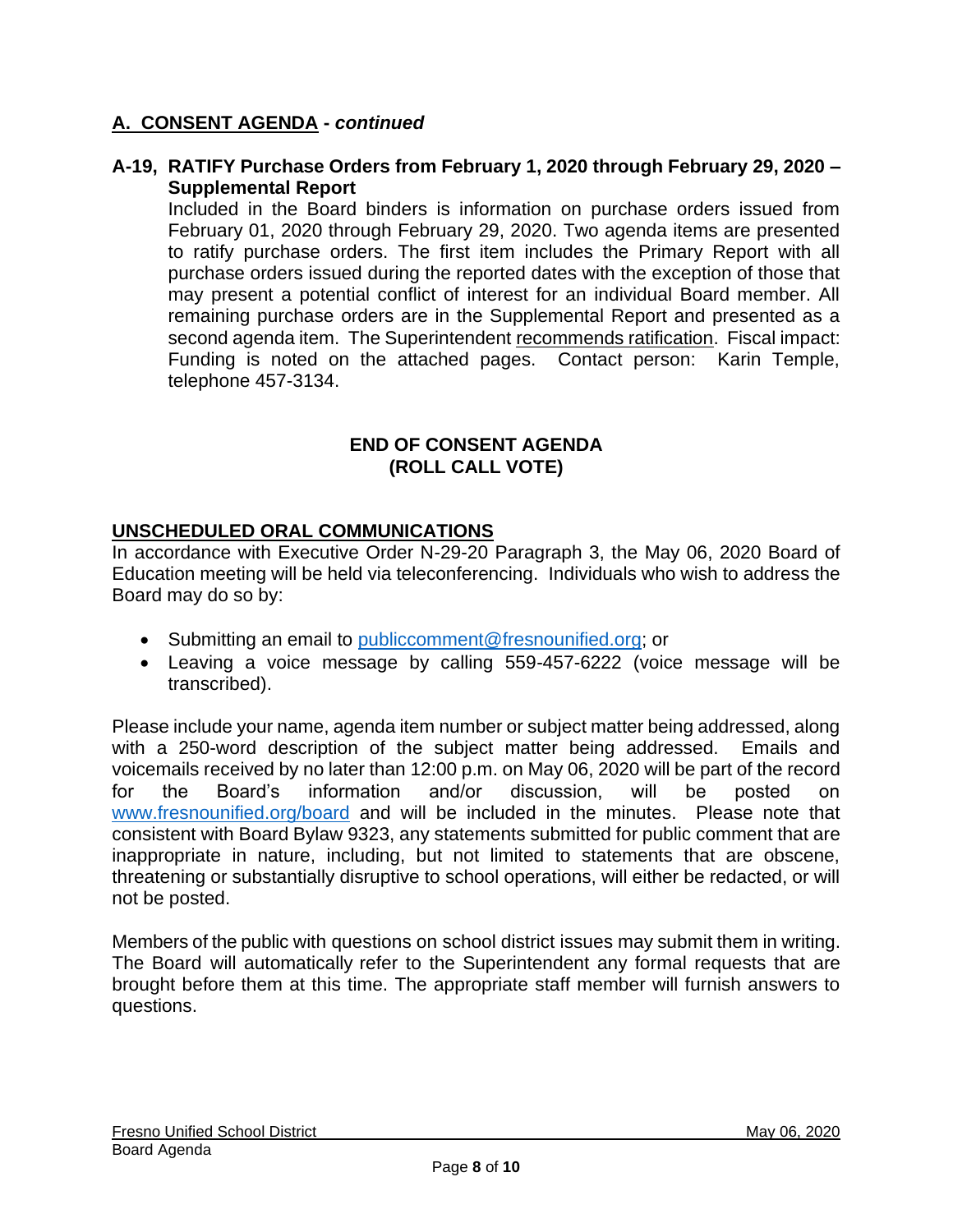## **B. CONFERENCE/DISCUSSION AGENDA**

## **\*6:00 P.M.**

### **B-20**, **PRESENT and DISCUSS the 2020/21 Strategic Budget Development**

The 2020/21 Governor's Proposed Budget was released on January 10, 2020. The Board of Education has discussed the Governor's proposal and the potential impacts on Fresno Unified, as well as the strategic budget development process, at the following Board of Education meetings: January 15, 2020, January 29, 2020, February 12, 2020, February 26, 2020, March 04, 2020, April 01, 2020 and April 15, 2020. Fiscal impact: Not available at this time. Contact person: Ruth F. Quinto, telephone 457-6226.

## **C. RECEIVE INFORMATION & REPORTS**

### **C-21, RECEIVE Proposed Revisions for Board Policies**

Included in the Board binders are proposed revisions for twenty-three Board Policies (BP):

- BP 5112.5 Closed Campus
- BP 5131.4 Campus Disturbances
- BP 5131.5 Vandalism
- BP 5131.63 Anabolic Steroids
- BP 5141.24 Specialized Physical Health Care Services
- BP 5145.2 Freedom of Speech/Expression: Publication Code
- BP 6011 Academic Standards
- BP 6020 Parent Involvement
- BP 6112 School Day
- BP 6115 Ceremonies and Observances
- BP 6141 Curriculum Development and Design
- (NEW) BP 6141.4 International Baccalaureate Program
- (NEW) BP 6141.5 Advanced Placement
- BP 6142.8 Comprehensive Health Education
- BP 6142.92 Mathematics Instruction
- (NEW) 6142.94 History-Social Science Instruction
- BP 6143 Courses of Study
- BP 6145.5 Organizations/Associations
- BP 6145.6 International Exchanges
- (DELETE) BP 6145.7 Student Exchange Organizations
- (DELETE) BP 6145.8 Activity Funds Management
- (NEW) BP 6145.8 Assemblies and Special Events
- (NEW) BP 6154 Homework/Makeup Work